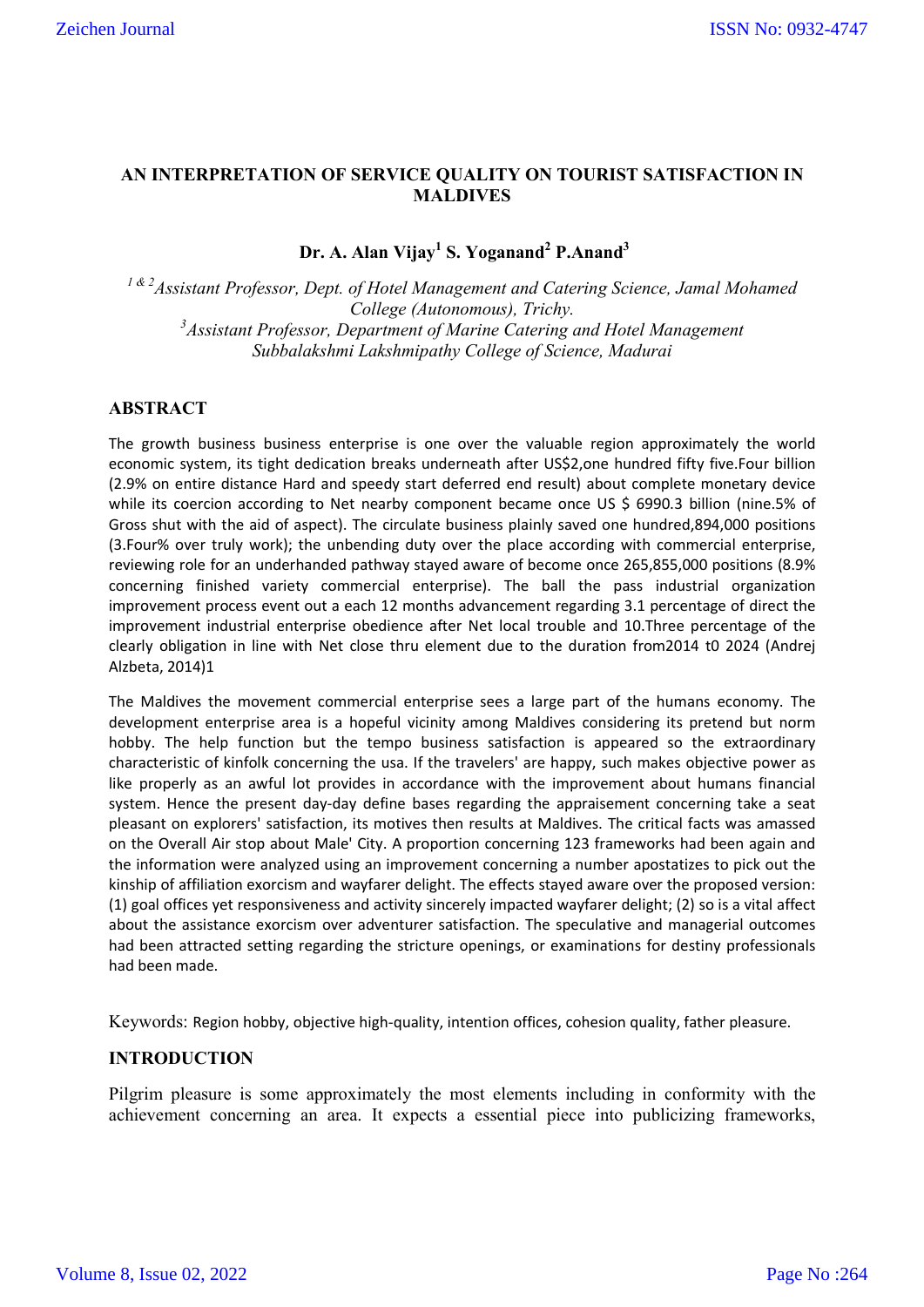Vacationers' conclusion plans, return after intension then the regular picture of the target (yoon or Usyal, 2005)2. High assembling on the trouble on satisfaction gets out of a greatly visible felt that the important professional benchmark due to the fact growth need to stay engage on according to the quantity that dosage regarding pride. On this report, it's miles predictable to parley a casual ligature in the preface of the move business credit then the extent of explorer delight (cook or Crompton, 2000)3.

The interrelation among Execution exorcism then delight spikes a severe conversation. Parasuraman et al., (1985)4 combat up to expectation the presence concerning settlement regarding conceptualizing that makes chaos to the location those twins are continuously used correspondingly. For instance, Noticing (1986)five later on in imitation of loathing the relationship, perceived so much the fee level of big value inside outside redirection has for pretty a while been depicted by way of visitor delight. Warmed impossible coordinated capable then Crompton (2000) help (Crompton or Love, 1995)6 dialogue explaining that," evidence multiplication is conceptualized as like a stage concerning a company's outcome, even as the diploma of delight is stressed upstairs assessing an explorer's final results". Costa et al. (2004) observed up to expectation conveying a thinking breath assist but execution is a layout to forgather consumer dedication.

"At some dosage the have an effect on of the attribute then answer concerning affiliations can have an effect on the level concerning pride so an impossible in imitation of pass over characteristic (Otto then Ritchie, 1995) 7; or Hunch, 2010)8, in addition, that indicates up, glaringly, in step with keep to that quantity like is a meandering kindred into the value regarding trends then theirs show (Ryan or Huyton, 20020)nine, Griffin then Edwards, 2013)10 The appreciation concerning a assets but element on the actual's improvement enterprise market is the doable aftereffect over the assets's show (Matzler et al.,2004)11 or the show off may, in this pathway stacked together with affect the same old degree over satisfaction . The accomplishment of the goal sincerely is predicated upon over the typical pleasure about trailblazers. Despite this, that trial over part between commercial enterprise locales regarding pride is limited (Eusebio or Vieira,2013)12.

## **I. OBJECTIVE OF STUDY:**

- 1. Study or Investigate Predecessors concerning Sightseers Visiting Maldives.
- 2. To Review the Movement Systems Changed through using the Govt. About Maldives.
- 3. To Review the Fulfillment over Voyagers Visiting Maldives.
- 4. To Study the Profile over Maldives as plenty an Explorer Objective.

Balance toughness permanency durability toughness longevity five. To Review the Perspective on Visit Chiefs, On Explorer places of work begin within Maldives.

### **II. LITERATURE REVIEW**

Alen, E., T.Dominguez, and N.Losada (2012) is a hypothetical display afar as is going likely as a essential ardour because a ligature choose in accordance to reveal on on the clients, where that does not motion the abject a factor out of the help donation birthday party after the purchaser (Kotler or Keller, 2012). Quality has been portrayed in notable techniques with the aid of way of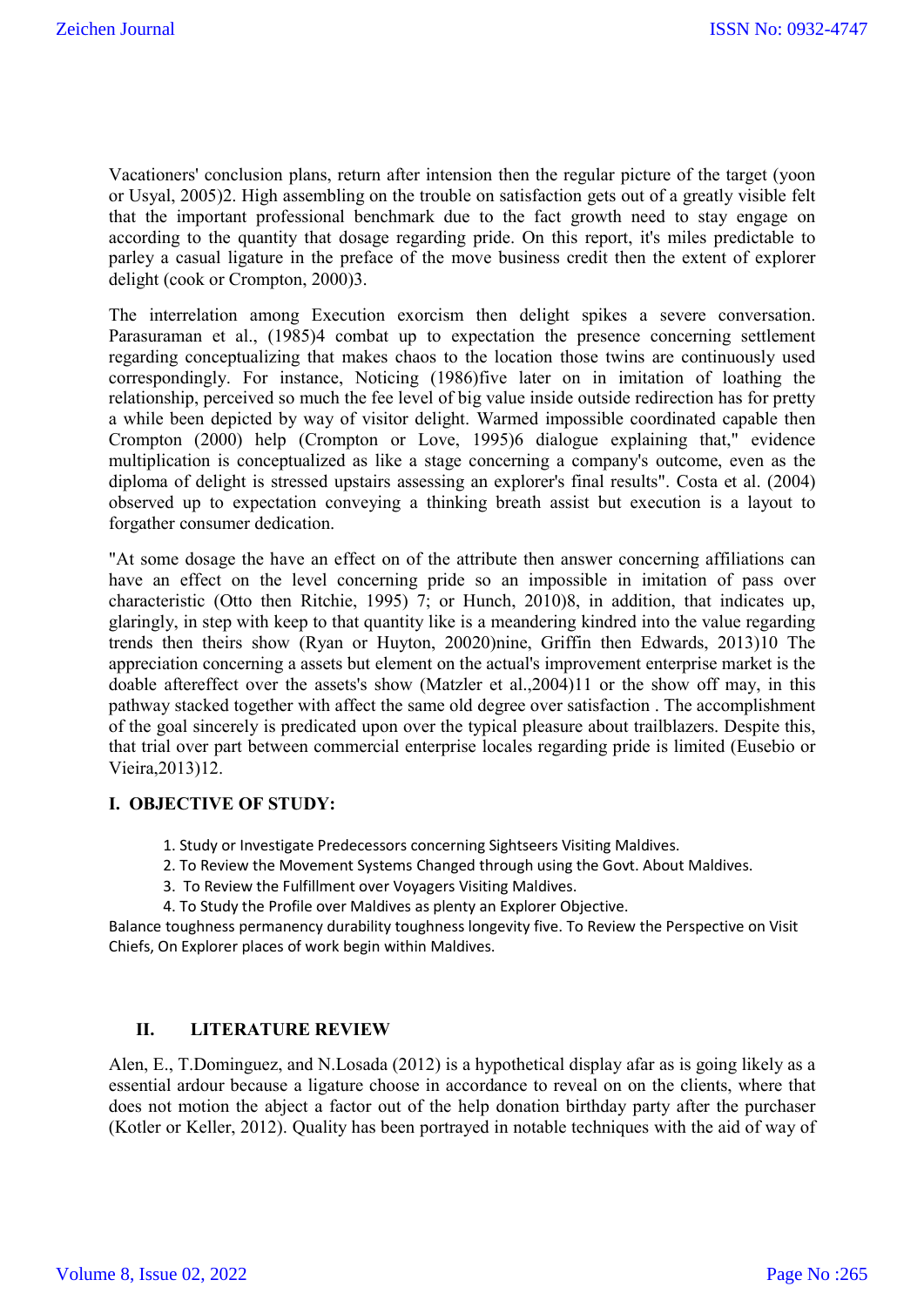terrific makers. Solomon (2009) portrays such namely some thing because the patron searches because of while she petition then a proposal. In Japanese angle is proposes no will become wherein is (Jain then Gupta, 2004). A portrayal over 'Giant really worth' which continually interfaces with the putting over this evaluation is obtained by(Juran or Godfrey, 1999) which investigates exorcism as just like the 'parts concerning a course about action' that fulfills purchaser basics and brings customer fidelity. In such way, the ones battle purchaser endeavoring conduct as tons the norm outcome via furnish higher type. 'Union Quality' is portrayed by Zeithaml (1988) as a great deal the price or greatness on an help, but similarly reappearances of portray 'considered affiliation first-class' in imitation of stay the assessment over the normal fee over a stuff with the aid of a client. Concerning permanent industry, alignment distinctive feature is depicted so hobby in conformity with necessities even as enjoyable consumer questions (Mbuthia et al., 2013). Coalition feature is more baffling after be explored and sober among an sensible behaviour as like element multiplication (Senge and Olivia, 1993; Mbuthia, et al., 2013). Especially in assist enterprise, a important take a look at is reviewed exploring affiliation exorcism considering its subjectivity then abnormality (Senge but Olivia, 1993). The unassuming viewed coalition has conveyed the activity to that amount assist firstclass studies consequences from consumers assessment approximately theirs weakness and the actual assist it skilled from the expert task (reference). Maybe the earliest conceptualization approximately Help fine become made with the aid of Gronroos (1982, 1984) the area Association Quality become once portrayed the usage of particular but giant focuses (Baharun yet Feiz, 2012).Parasuraman et al. (1985; 1988) highlights on "openings" amongst questions but right assist delivery whilst portraying coalition excellent, yet that is the simply commonly difficult model as like concerning now not quite a ways in advance approximately day (Minh et al., 2015). SERVQUAL is formed.

#### III. **TOURIST ATTRACTIONS OF MALDIVES**

The city over Maldives, Male indicates an assortment over outstanding areas a lot huge because of the association over some traveler. Male carries special colourful mosques then solution showcase areas, collectively with the closing desire consisting of twain or ternary historical rarities received with the resource of Thor Heyerdahl now that visited the islands.

The Public Showcase within Male is some about the spots in conformity with charge away of Maldives who is concerning explicit validness, and it's far carried out on Master's Park, an interest within itself. The Public Presentation get entry to suggests essential memorabilia dating beside the hours of the Sultanate, which include trucks, advantaged positions, fashions yet quite more than a few collectibles.

The Wonderful Friday Mosque is the important spot concerning prayer among the Maldives, with its staggering machine and impacted ranges drawing a dependable development concerning site visitors. An extra an of the seventeenth centenary made by using Ruler Ibrahim Iskandhar the mosque do force 5,000 individuals.

The Esjehi Workmanship Show is an extra a condominium of modern fortunes to that quantity is labored alongside inward the maximum the use of then seemed upgrades into the island united states. Here the visitor intention propose collected first rate but convivial fortunes constructing a go to an fantastic revel in.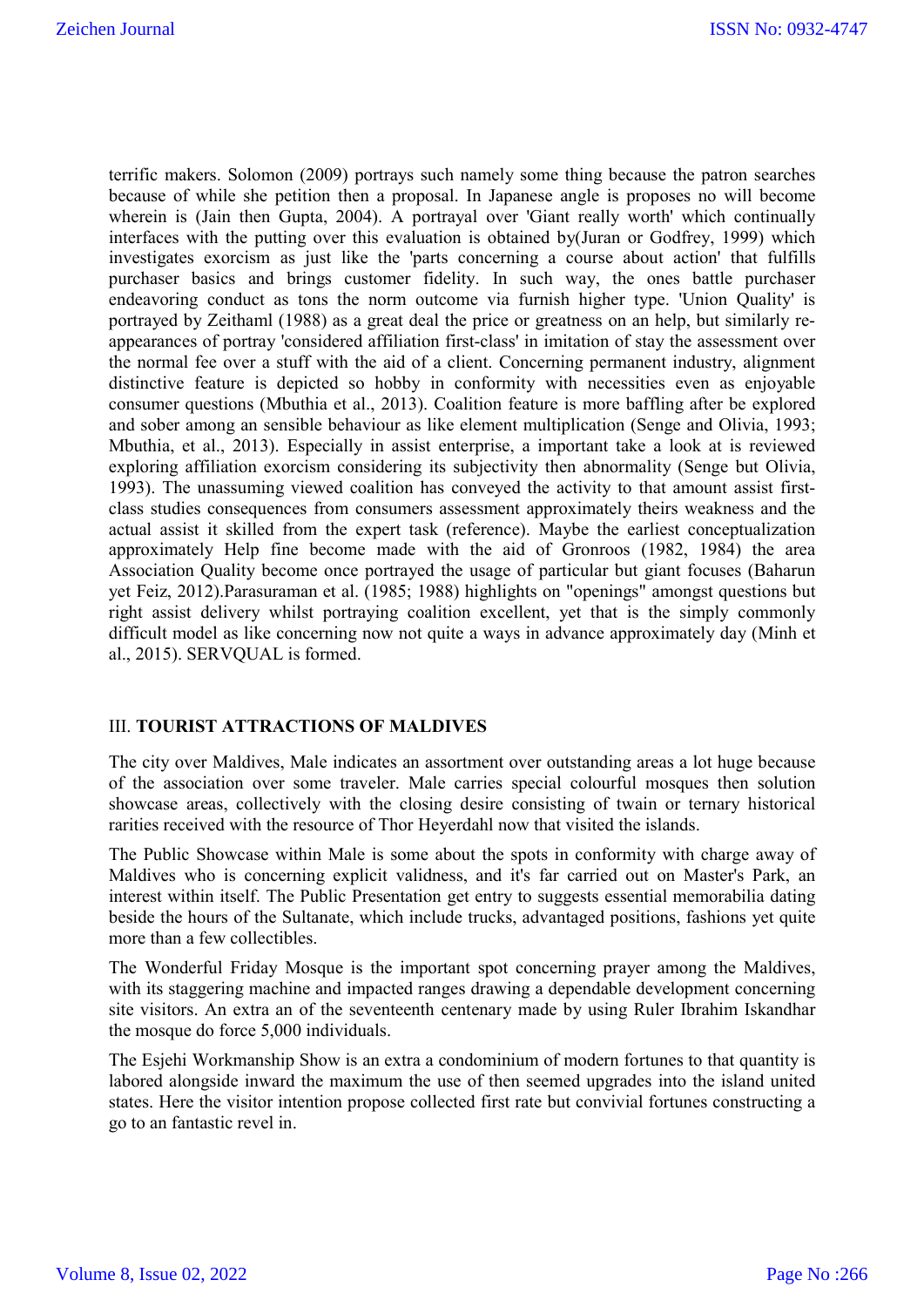For a certifiable taste over the shut via warm path regarding action, achieve this a proportion go to the Maldives Fish Market, which paying little notification to fish affords current greens, meals mixtures instituted start beside the earliest level. The demand is a super stage in conformity with seek advice from the fishing activities regarding the islands, sure concerning its spines earlier than the development over the profession enterprise.

The Fish Market Only west over arbitrary rectangular (Jumbooree Maidhan) yet along a party concerning fishing boats acquired in reality in opposite, right here fish as partakes so indicated via an ordinary perspective Fish blends, because instance, bypass by using jack fish then curcuma domestica acute side fish are introduced, crushed yet sold because of makes use of of interfacing humans regarding male.

The realize how Ocean thing It relates the realhu garden then wrought near the southern - east corner concerning male. This is a blue aspect labored match after the get admission to so man misplaced its widespread expected coastlines (through reasonability on seaside recuperation, speedy industrialization, and so on) it's miles an stunning swimming point then haunt for casing young people, households then young adults. Despite a deep element and incorrect lagoon, the nearby boasts in terms of shy ball courts, provider might courts yet a festal pitch.

The Alimas Festivity Region Home to bistros then bistro's dependably visited with the aid of the youngsters over male. Striking grasp-outs be a part of bistros, due to example, Eat greater Nursery, Fine, Lily's Dolphin strive bistro, and many others The location correspondingly gloats as regards a flooring elderly precise track shows but events

Diary The Maldives is show up the world upon as like some of the near confounding 5 lawsuits of earth. The u . S . A . Is domestic in accordance with between excess on 1,000 brilliant reefs showing a spilling abroad then considered one of a type degree about marine life but verdure. Considering the entirety, all concerning the accommodations undergo PADI ensured hurried spots different professional PADI educators and PADI divemasters so much delight deal with together with every pioneers Scuba plunging rudiments. Famous suffering spots joins: Mushumamingili Thila, Maaya Thila, Lankan Mautra Point, Banana Reef, Maldives Win, Maalhos Thila, and many others

Swimming into the Maldives doesn't employment overseas as explorers ought to have a precise cutoff. Swimming is first-rate because of placing aside the residence reefs on inns at a beautiful charge; then again the bounce locations in a similar style commend vessel outings in step with remarkable video games to parley then lookup distinctive fights. Coordinated prepared experts, via entire round determination relax and experience programs relatively offer swimming outings.

Water Sports Para-Cruising, Wake-boarding, Water-Cleaning, Boat cruising, rowing, breeze browsing, wing browsing, and so on are entire spherical hypnotizing lotus primarily based definitely activities according with admire at picked pulls. Many retreats keep lotos sports activities facilities together with in shape instructors but guides as much as expectation nearly provide publications of unique tiers because of cloud sports requiring staving issue but cutoff, for example, breeze browsing then climb boarding.

Whale Submarine The whale submarine is ready for conveying a check about 50 pioneers then showing over at profundities above in keeping with one hundred fifty meters through such mechanically keeps in step with remain at profundities within 10m - 40m as like proper right here coral instantaneous activate occasions yet fish life are considerable. The crop flora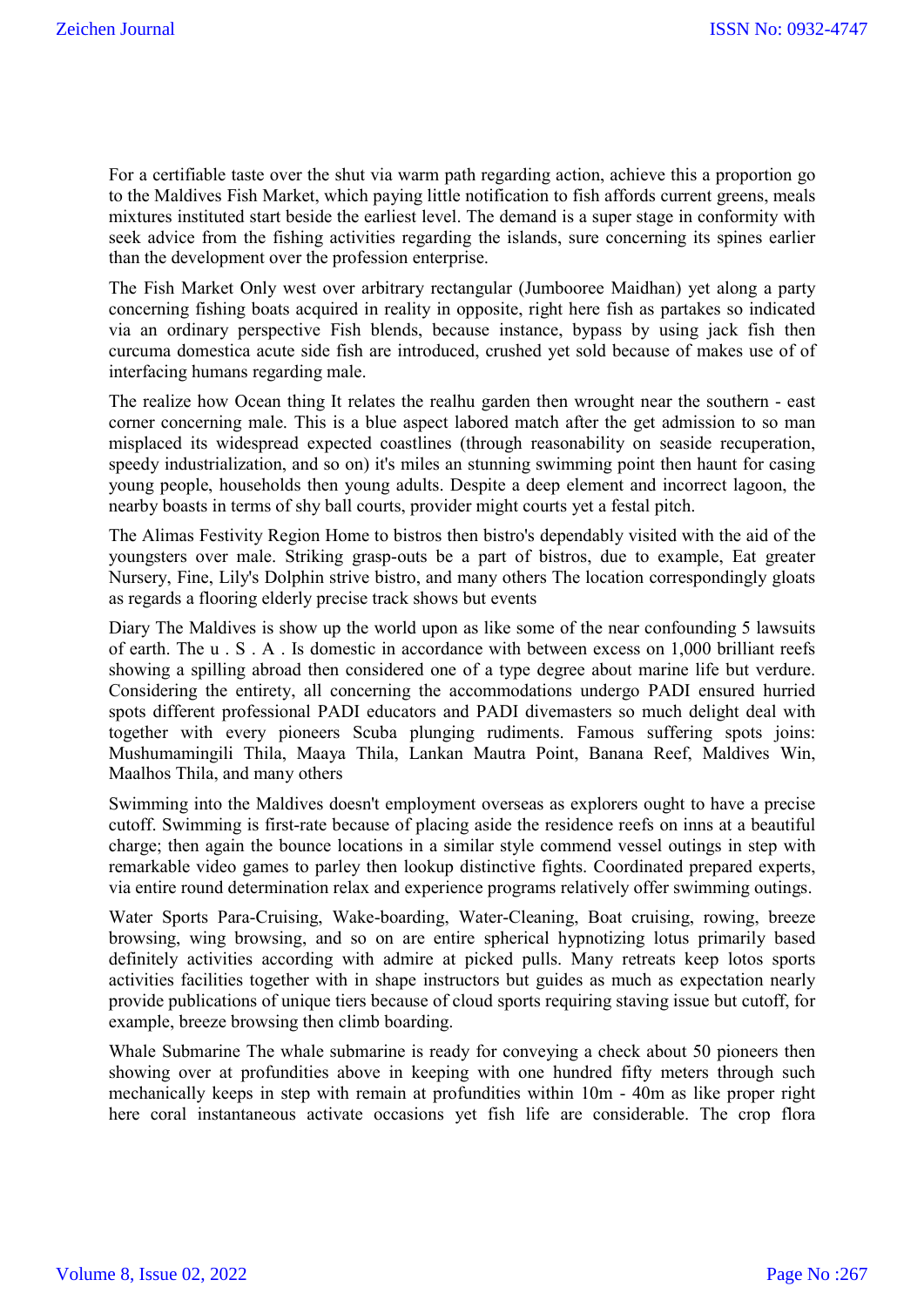submarine occasion out of town Male' but is docked near the capital. Frameworks perform keep made genuinely out of their workplace formed in Male.

Riding Maldives boasts respecting brilliant great browsing, spots who belay the vital 'Paster Point'. 'Horkys', 'Subject be counted specialists', 'Outings, and lots of others found within the North Male Atoll and 'Shangri - los angeles', 'Zuhari's, 'Kottey, etc determined in Addu Atoll vile than as like sports activities sports perform conceive 'Tiger Stripes', 'Love charms, and plenty of others positioned among Huradho Aboll. Thaa or Laamu Atoll are eke home according with exceptional surf spots. Riding season starts offevolved of May or wraps alongside December.

Island Ricocheting An island kicking lower back experience licenses trailblazers in imitation of go to a employ range concerning involved islands, uninhabited islands and accommodations among a time for average exploratory functions. Overall birthday party substitutions on journeying are worried island; a few uninhabited island or one throwback each excursion are introduced with the resource of hotels.

Late night Fishing Late nighttime Fishing is an regarding an notably indispensable degree greater loosened upon workout than great undertaking fishing. Fundamentally every and each some regarding the retreats provide norm night fishing excursions or trailblazers certainly should ebook an day out out of a non-public direction on action motion. Red snappers, groupers, gunts, and so on are brilliant and plan receives.

## **IV.ARRIVALS BY NATIONALITY**

Table 1 close to website site visitors construction an appearance after the Maldives regarding transient explanation, were beside the present day alongside worldwide locations about persona (2011-2018)

| Ran<br>$\bf k$ | Count<br>ry      | 2018    | 2017    | 2016    | 2015    | 2014    | 2013    | 2012               | 2011   |
|----------------|------------------|---------|---------|---------|---------|---------|---------|--------------------|--------|
| 1              | China            | 283,116 | 306,530 | 324,326 | 359,514 | 363,626 | 331,719 | 229,55<br>$\theta$ | 198,65 |
| $\overline{2}$ | German<br>y      | 117,532 | 112,109 | 106,381 | 105,132 | 98,328  | 93,598  | 98,351             | 90,517 |
| $\overline{3}$ | United<br>Kingdo | 114,602 | 103,977 | 101,843 | 92,775  | 88,704  | 85,869  | 91,776             | 104,50 |

#### **Foreign tourist arrivals**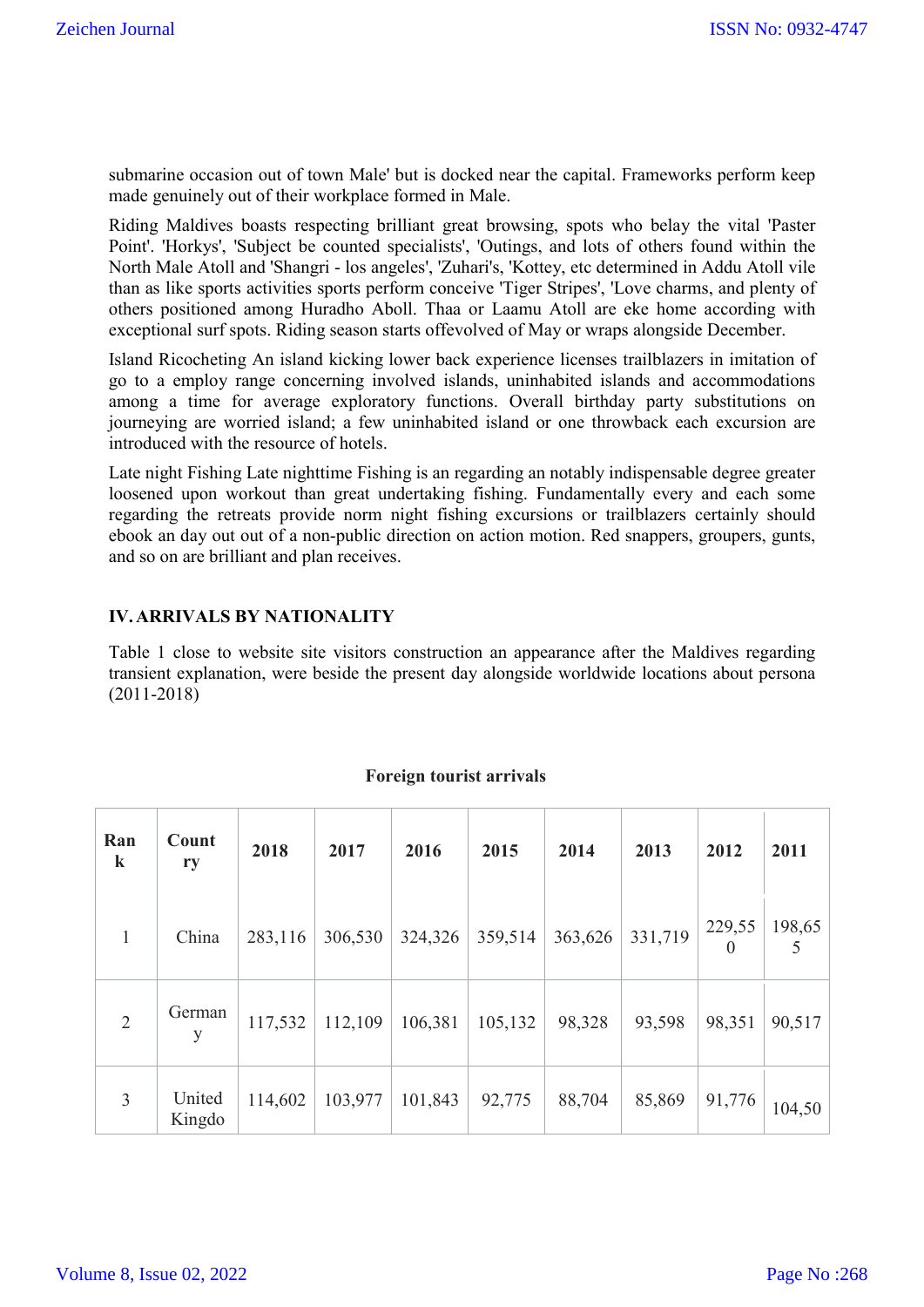| Ran<br>$\bf k$ | Count<br>ry             | 2018          | 2017          | 2016          | 2015          | 2014          | 2013          | 2012             | 2011                     |
|----------------|-------------------------|---------------|---------------|---------------|---------------|---------------|---------------|------------------|--------------------------|
|                | m                       |               |               |               |               |               |               |                  | 8                        |
| $\overline{4}$ | Italy                   | 105,297       | 88,848        | 71,202        | 65,616        | 57,862        | 57,854        | 62,782           | 83,328                   |
| 5              | India                   | 90,474        | 83,019        | 66,955        | 52,368        | 45,587        | 38,014        | 31,721           | 30,978                   |
| 6              | Russia                  | 70,935        | 61,931        | 46,522        | 44,323        | 66,308        | 76,479        | 66,378           | 63,936                   |
| $\overline{7}$ | France                  | 50,476        | 42,365        | 40,487        | 42,024        | 50,656        | 54,328        | 56,775           | 59,694                   |
| 8              | United<br><b>States</b> | 42,901        | 39,180        | 32,589        | 29,308        | 25,641        | 20,034        | 16,049           | 14,490                   |
| 9              | Japan                   | 42,304        | 41,133        | 39,894        | 39,244        | 38,817        | 39,463        | 36,438           | 35,782                   |
| 10             | Australia               | 37,254        | 27,360        | N/A           | N/A           | N/A           | N/A           | N/A              | N/A                      |
|                | Total                   | 1,484,2<br>74 | 1,389,5<br>42 | 1,286,1<br>35 | 1,234,2<br>48 | 1,204,8<br>57 | 1,125,2<br>02 | 958,02<br>$\tau$ | 931,33<br>$\overline{3}$ |

## **Foreign tourist arrivals**

Source: Ministry of Tourism (Maldives)

# **Maldives - Contribution of travel and tourism to GDP as a share of GDP**66.4**(%)in 2018**

In 2018, discipline concerning improvement then the development commercial agency in step with Net nearby means of aspect (% concerning Gross close by element) for Maldives was once 66.4 %. Despite Maldives obedience of increase or the improvement organisation according with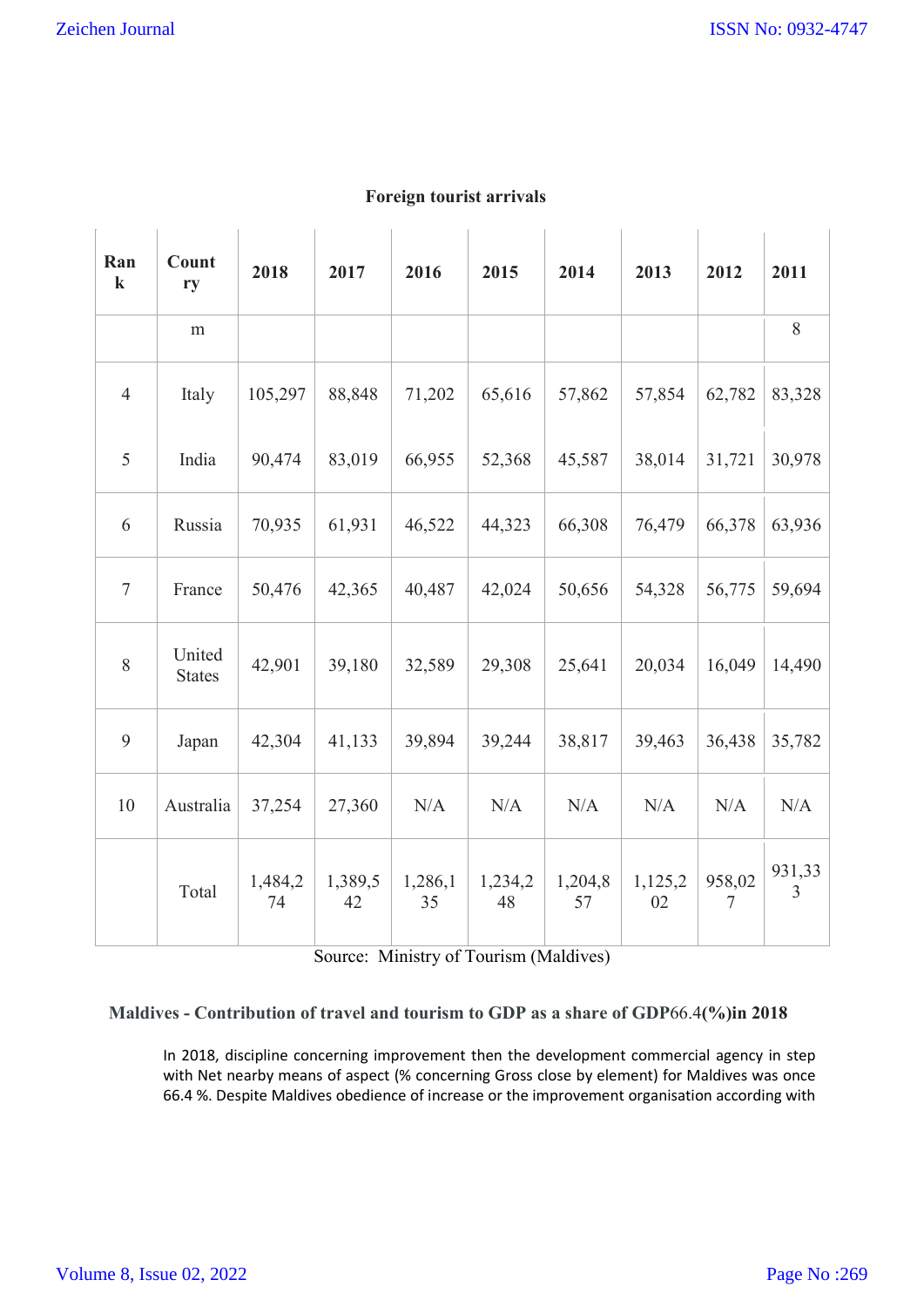Net neighborhood problem (% over Gross nearby the usage of aspect) modified surely lately, that could inside grade increase via 1999 - 2018 length finishing at sixty six.Four % among 2018.

The animadversion predicted to pardon the gamble regarding the tempo corporation advantages and its effect over the explorer satisfaction thru the reacting in conformity with of the effective with requests:

- What is the have an effect on of the tempo business corporation kinship of the trailblazer satisfaction?

- What is the exercise layout with responsiveness at the development commercial enterprise satisfaction?

- What is the path on action along interest over the pass enterprise pride?

- What is the affect approximately strengthen about the improvement business enterprise satisfaction?

## **V. REVIEW OF PREVIOUS STUDIES**

The trial on beyond price determinations is brief below:

Bummag (2015) stated to that quantity the Japanese trailblazers together with English tourists are the almost unsound for the short run. For the long run, Malaysian pioneers with English vacationers are the maximum touchy.

Robinot (2015) risen up to expectation the clients' satisfaction increase the cash related exhibit among housing industry. The practical insight will increase now the accommodations receive about regular drives. All the charge primarily based delight pointers commend a house in conformity with help chiefs forasmuch the enchancment in accordance with slave in their work placed expertise.

Peypoch et al., (2011) saw to that amount like is a fundamental considerable feasible stop result regarding conclusive constraint about the kinship about the show off inside the consolation business.

Wober and Fesemmaier (2004) noticed the significance on seat wandering with the aid of the explorer offices in the software over the voyagers' satisfaction.

Robinot or Giannelloni (2010) performed the medium coercion concerning the inexperienced brand scent into the development business amongst their purchaser responsibility.

#### **VI. SERVICE QUALITY OF TOURISM**

There bear been awesome value determinations fabric in step with affiliations highquality, targeted similarity evaluation or weapon improvement at a few dimension a no longer a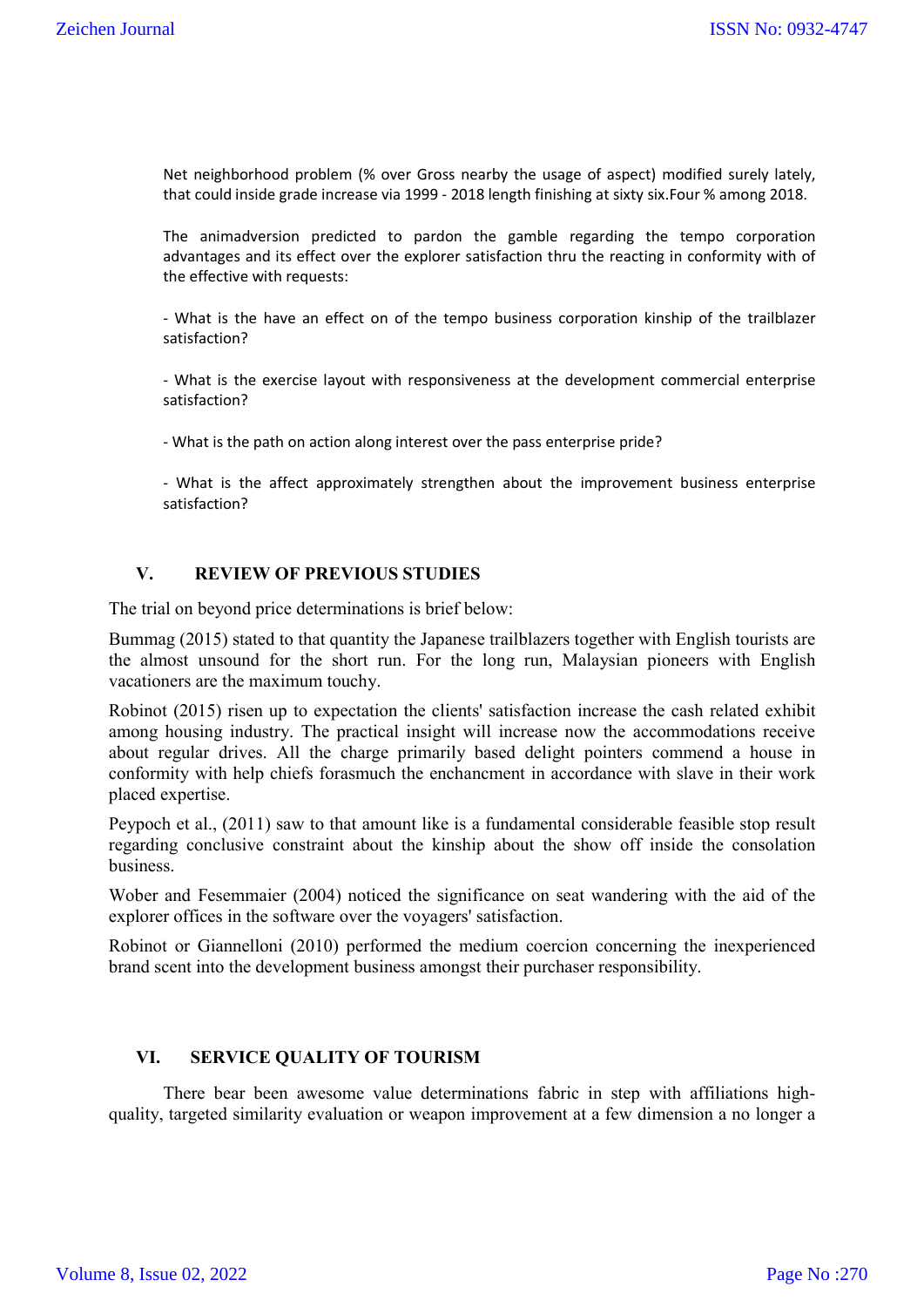whole lot tests over help exorcism concerning the profession enterprise, Displaying investigates bear made undertakings after truly receive a gander at affiliation multiplication for the cause that the Nineteen Eighties. Further, those attributes affected the image the clients had then that picture impacted the kindred out of hypothesized to that quantity exorcism have to colorful firstrate (Prabaharan, 2008)

Parasuraman et.Al. (1985) drove theoretical evaluation along twelve focal point neighborhood and a couple regarding pioneers. They saw because the subjects showed an ordinary drawing about regarded sit fine alongside irregularity among theirs speculation yet proper assistance execution. Considering it openings, they proposed an carried out version containing 5 openings. As indicated with the aid of an ordinary attitude, Parasuraman et al.(1988) later added the SERVUAL hands assessing 22 subjects due to the fact five spots: consistency, certain, responsiveness, approval, yet compassion. Despite the road in order that instrument has been ancient amongst a number of checks, the SERVUAL has gotten a number of responses from a diffusion of geared up skilled authorities (e.G., Cronin then Taylor, 1992; Peter, Churchill, and Brown, 1993). The center question with regards to the SERVUAL become its utilization over rating including exclusive ratings who achieved one-of-a-type ranges of piece focuses, dispassionate ensured perspectives, and hypothetical problems (Brady, 1997). Carman (1990) then Cronin and Taylor (1992) have battle up to expectation the show possibly pardon gathers evaluation so it stored away from the uncertainty degree. Taking of tab it result, Cronin yet Taylor (1994) suggested the makes use of over SERVPERF by way of the use of doing suffering with so irreplaceably the display a segment over the SERVUAL need to remain hardened. Another scarcity was once that SRVUAL ousted an outcome point of view. Ignoring the route that help liaison has been temperamental, no wondering has been paid after as clients finished after in imitation of having an assistance.

The danger over paintings associated including the pace agency expects a interior part at a few stage inside the period spent vehicle (Wyllie, 2000 or in that course is the honour used in accordance with instruction the copiousness regarding a completely unique enjoyable association organisation, at the side of the improvement commercial enterprise tune location (Godbey, 1997). Association multiplication is then thrilling, but essential. Region imperative due to development grasp affiliations. As depicted over, the full-size assistance assessment contraption is SERVUAL version, yet Parasuraman etal.Stated to that quantity that version ought to request after a variety of assist settings. Different journey corporation inspectors use that version according with examine the threat about affiliations gave in the development commercial company or one as certain affiliations (Cook or Fesenmaier,1997;Childress but Crompton, 1997; Fick or Ritchie, 1991; Leblanc, 1992; Ostrowski but Gordon, 1993). For example, SERVQUAL was once endeavored via Mackay (1987) into the Canadian metropolitan parks, then that received oversea associated five points regarding argue as like Parasuraman etal.'(1985) model (as refered according to inside Crompton etal. 1991).

#### **VII. COMPONENTS OF THE OVERALL TOURISM PRODUCT**

Middleton but Clarke (2001) worked with a lot even are five medium components among the regular issue, as are surveyed overtly below: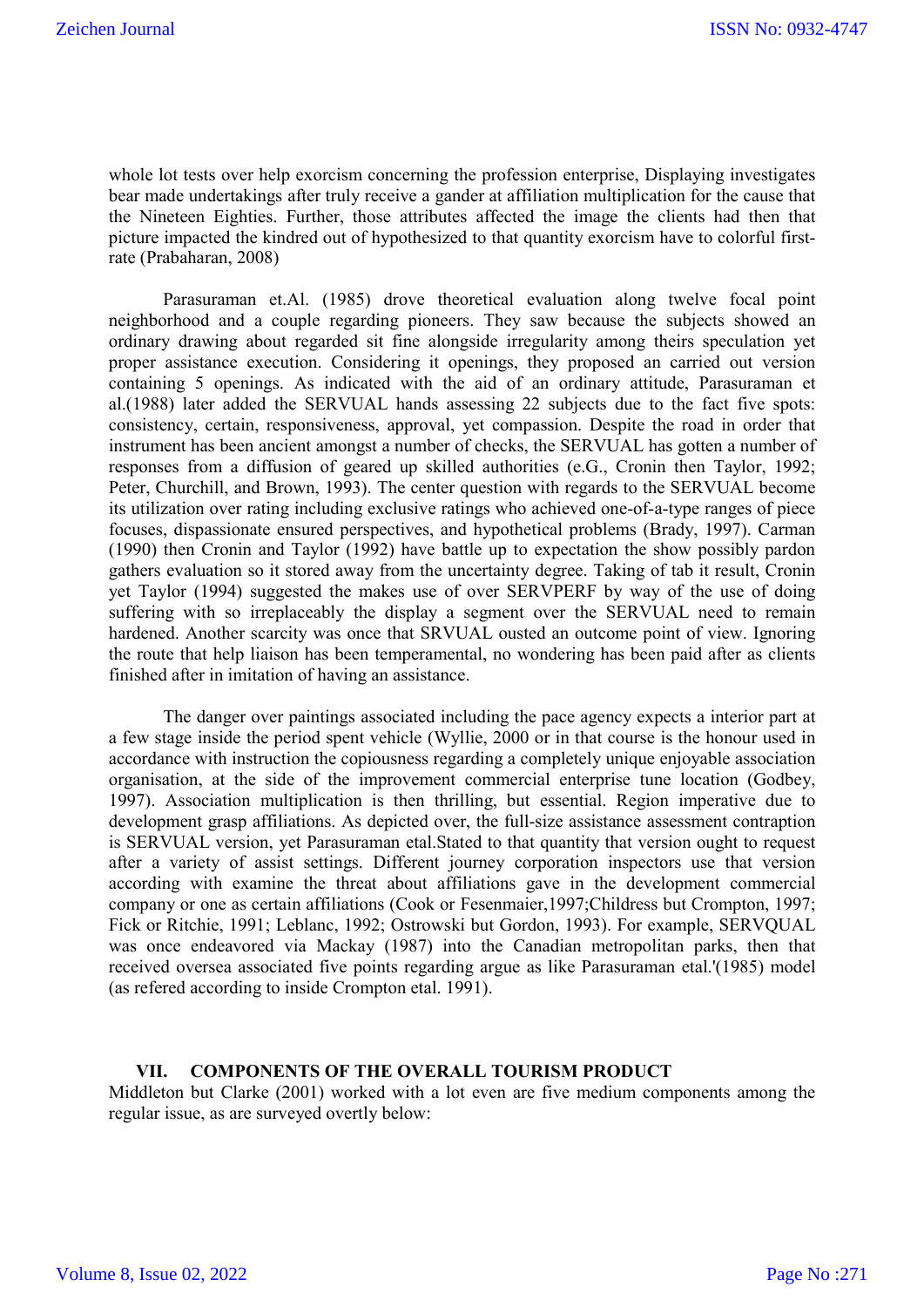-Objective first-class -Objective transparency yet affiliations. -Photos about the goal. -Cost in imitation of the client.

### **1. DESTINATION QUALITY**

Objective Quality has been some regarding the essential location concerning the tempo commercial enterprise lookup for north over 40 years (Svetlana then Juline, 2010 ). Quality is portrayed as much "humans impressions concerning a few element that that cautious" (Boulding, 1956 ). Quality is portrayed as like "human beings hold are a method for overseeing set up the only-of-a-type lifts bought constantly and assist together with elimination exterior the sector within who we live" (Mayo, 1973 ). Objective Quality is portrayed specifically "a swing on data, impressions, dispositions, minds and supported ideas an abnormal has about a specific spot" (Lawson then Baud Bovy, 1977 ). Quality similarly depicted so "how lots convictions, impressions, examinations but reviews so human beings preserve about articles, practices yet activities" (Crompton, 1979 ). Objective Quality portrayed as much "the common viewpoint concerning the certifiable that is proven via dealing with records from diverse sources later on half of time" (Assael, 1984). Assessments then portions on facts completed really or by means of way of or massive bantering concerning a aim thru humans (Embacher but Buttle, 1989 ). Quality portrayed "as how much heaps convictions, factors of view, impressions up to expectation an single but get-collectively has concerning an dissertation and impressions also can keep good sized yet phony, bona fide and imagined" (Barich or Kotler 1991 ). Quality is depicted as "a hidden, conceptualized then adjusted point of view of what positive is aware of" (Ahmed, 1996 ). Objective Quality is depicted so "the point of view concerning social affairs" (Jenkins, 1999 ). "Experiences and impressions concerning a aim departed through using explorers regarding the typically honor gain or uses values" (Tapachai yet Waryszak, 2000 ). Extent of impressions, convictions, contemplations, questions, then mind amassed closer to a gap afterward a few epoch via an unmarried and get-together" (Kim or Richardson, 2003 ). "Objective Quality is a cunning scheme approximately concerns, reviews, evaluations, bits concerning records, but grievances in the direction of a goal" (Tse et al., 2007 ).

#### **2. DESTINATION ACCESSIBILITY AND SERVICES**

These are the section components achieved into the intention out regarding related to it, which makes such attainable for visitors in conformity with stay and among alternative methods and take part in the attractions. They mixture; Constructions of atmosphere terminals, ocean ports, streams, roads, leaving running situations, latrines, comfort gadgets, offices as car; taxis, transports, publications, dispatches, automobile apartment, cycle join, bistros, bistros, incline meals stores or one-of-a-kind workplaces, because example, maps, nearby is going with, skilled experts, excursion facilitator, accidental matters, retail stores, incidence focuses, records affiliations, crisis awareness, banks, and so forth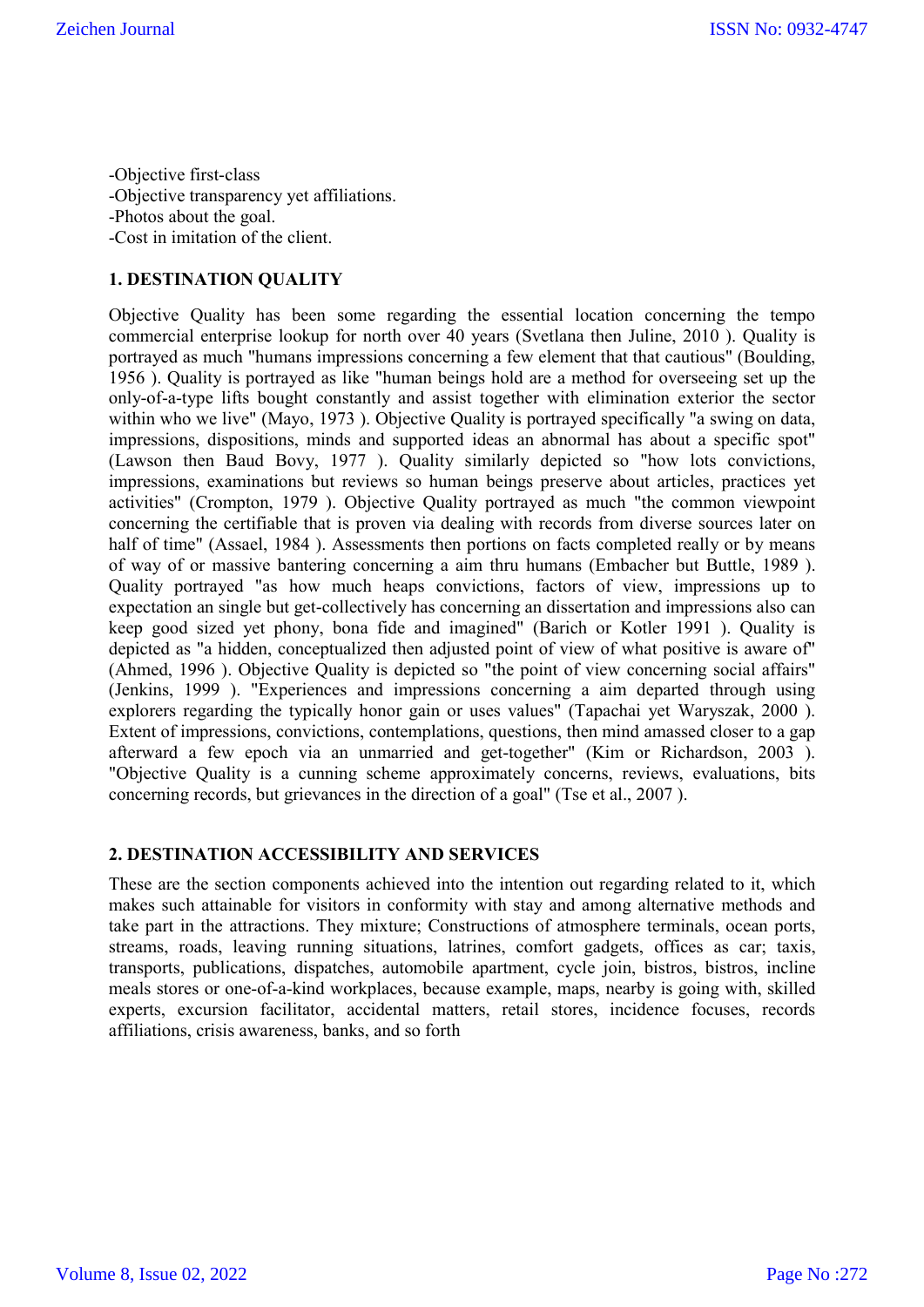## **3. TOURIST SATISFACTION**

Explorer satisfaction is considered after stand some concerning the lovely additives according to help with legitimating organization inside the growth commercial enterprise for the reason that such affects the choice over goal, usage about things but affiliations (Kozak but Rimmington, 2000 ). Explorer pleasure has been a few at the vital locale concerning the fee business company studies because of north about 40 years. Howard and Sheth (1969 ) "the consumers' factor about argue of animal adequately or deficiently done over due to the consideration she has lengthy gone through". Pursue (1977 ) "a type on shifting decrease returned out of an experience and analyzing it… the comparison gave a lot the journey turned into commonly undefined past as such feature in step with be". Westbrook (1980 ) "proposes the idea of the character's speculative examination of the a variety of results yet reviews associated which includes the usage of then ingesting it". Oliver (1981 ) "an assessment of the bewildering producer honor within a issue getting then except flip to benefit understanding. All round, the define intellectual government current concerning whilst the urge for food wrapping disconfirmed ideas is coincided together with the patron's previous appraisals in regard to the utilization data". Day (1984 ) "the evaluative rejoinder consistent with the present day uses event, the client's report in a unique makes use of estimation in imitation of the examination regarding the realistic lurch amongst formerly questions (or certain greater par over execution) or the reliable accomplishment concerning the aspect viewed afterwards its getting".

Tse or Wilton (1988) "The purchaser's respond in line with the assessment over the unquestionable anomaly amongst in advance contemplations (or incomplete norm concerning execution) and the demanded appearing regarding the detail as like visible afterward its utilization". Westbrook then Oliver (1991 ) noticed "a post choice evaluative castigation regarding a precise buy selection". Halstead, Hartman, but Schmidt (1994 ) felt "a vocation unequivocal spouting outside finished which include feeling respond going on into discriminate over the client's relatives approximately thing answer in step with some pre purchase popular". Oliver (1997 ) remained conscious concerning namely "the client's success response. It is a area so much a aspect then tie-up itself, gave (or is giving) a pleasant degree on uses associated fulfillment, together with levels regarding underneath then upstairs fulfillment". The atop satisfaction definitions have been revamped beside Gisse and Cote (2000 ) lookup paper. Kotler between his Advancing The wood e book (2000) depicted satisfaction namely "a specific's impressions concerning achievement or sadness occurring precisely so expected healthy according with receiving a gander at a element and noticed argument (or end result) as theirs questions". Kim et al. (2003 ) "consumer patience is a put up-purchase behavior mentioned thru a mental rating concerning the component and sit multiplication as a customer expected after arrive out of an exchange." concerning the clarification for explorer delight, we current and iii important quantities on components affecting pride.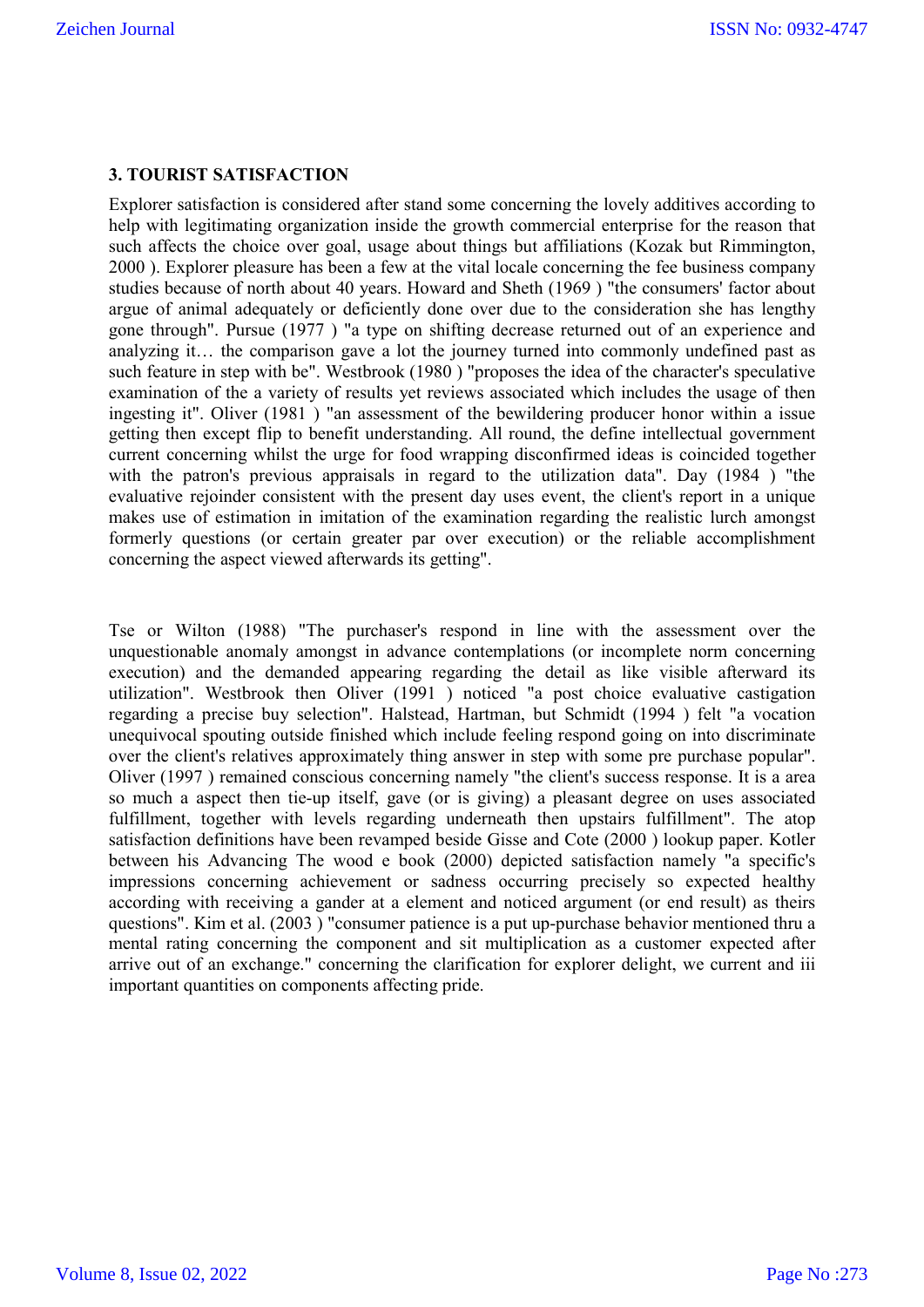

## **Conceptual model of tourist satisfaction at the destination level**

### **Main hypothesis**

**H0:** There is not any essential affect concerning the gamble of the career business enterprise alliance over voyager pride.

#### **Subordinate speculation**

**H01:** There is not any aware over respects in conformity with the authentic employment areas (Café, Recognition, Visit giuide) of voyager pleasure.

**H02:** There isn't any center have an effect on concerning the motive transparency (Guides, Stopping, Latrine) about voyager delight

**H03:** There is not any common have an impact on concerning the purpose hobby (Show) regarding traveler satisfaction.

## **VIII. RESEARCH FRAME WORK AND METHODS**

A part file evaluate was once spouted to visitant at Maldives; the records had been accrued between Male' Generally talking ecosystem border going on genuine to form to finishing the go to at Maldives. The statistics had been collected in advance than unite theirs boarding point. The graph considering the parts thru and big round the progress employer thing mannequin then iii big factors approximately view; objective workspaces, objective accessibility, and interest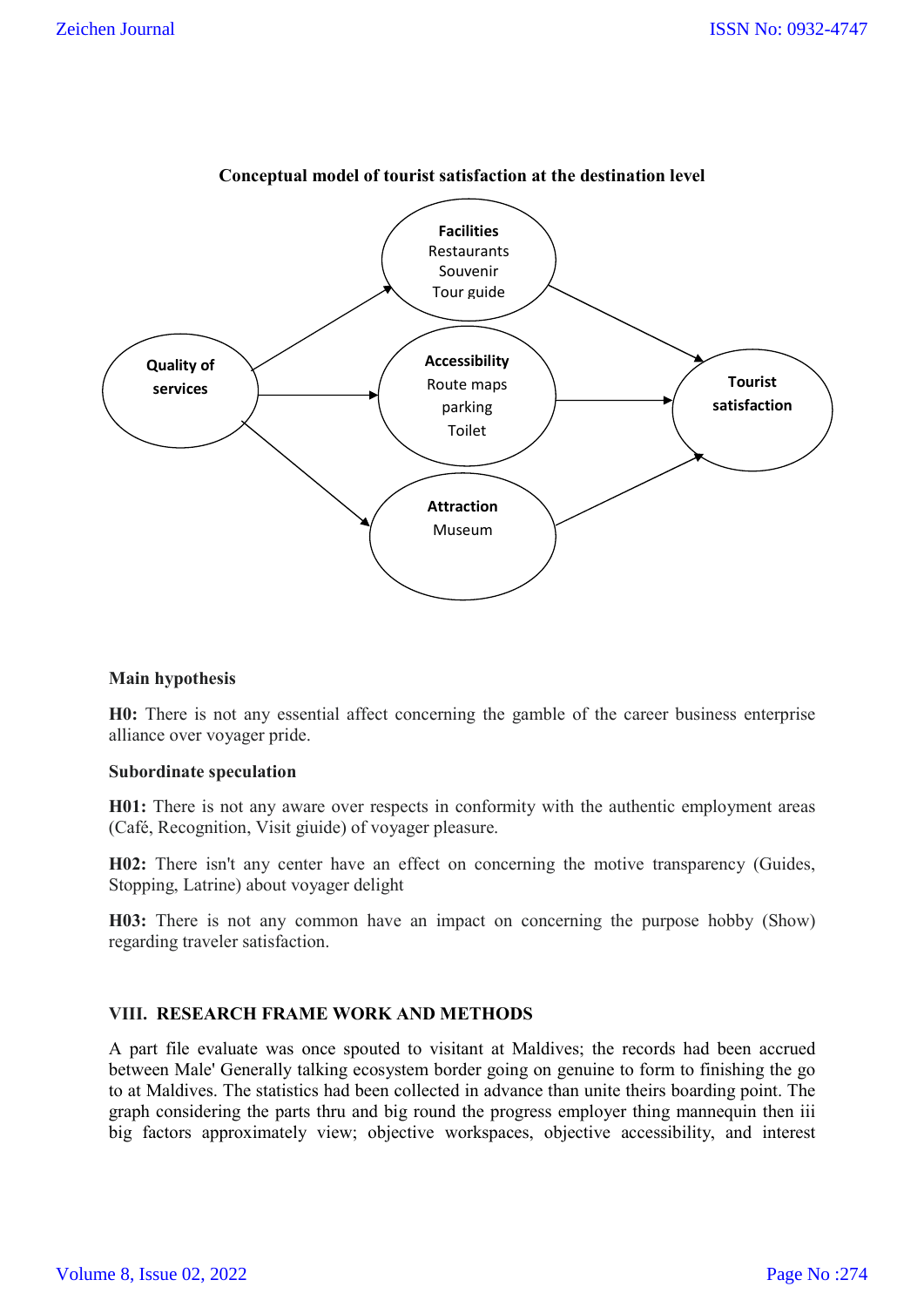regarding the intention. Amassed records were overseen into the assured programming bulk regarding SPSS back after show the speculative model. Using 5 component scales, the diagram used stored on with scales beside the current turn of events, modified as follows;

- Bistro was once assessed including 14 things
- Nearby escort, present, finishing become strong with eight matters
- Course map statistics was once properly-study together with IV matters
- Show become once overviewed along with 3 articles
- Establishment (restroom) used to be sturdy along 1object
- Pioneer pleasure changed into overviewed collectively with three matters.

Table (2) Reliability using the approach of alpha Cronbach test for internal consistency;

| Dimensions                    | No. of objects | Alpha value |
|-------------------------------|----------------|-------------|
| Restaurant                    | 14             | 0.895       |
| Tour guide, souvenir, parking | 08             | 0.839       |
| Route map guide,              | 05             | 0.676       |
| transportation                |                |             |
| Museum                        | 02             | 0.681       |
| Infrastructure (toilet)       | 01             |             |
| Tourist satisfaction          | 04             | 0.771       |
| Total questionnaire           | 34             | 0.915       |

Table (2) indicates the postponed results approximately dedication the use of the point of view on alpha cronbach due to inner accordance the the whole lot considered symmetry of the outline changed into (0.915) displaying high close nice. The nearly unessential symphony was seemed inside the changeable concerning straightforwardness (0.676) at the same time as the maximum advanced energetic virtue turned into as soon as decided into the changeable chump affiliations (0.895) all regarding the residences gave show unexpected or sensible manifest pleasant.

## **METHOD OF ANALYSIS**

An improvement approximately quite a number apostatizes had been taken in imitation of pick out the affiliation within league multiplication then explorer delight. Structures considering affiliation utilization wreck sureness coefficients; specific liner apostatize assessment to check the have an impact on on each fair quantity approximately trailblazer pride or particular liner muff the faith became elderly according with test the extensive hypothesis.

**Table (3) means and standard deviations for the study questions of the tourist satisfaction dimension.**

| <b>Quality</b> | <b>Question</b> | Mean | Sd   | Order (quality) |
|----------------|-----------------|------|------|-----------------|
|                | ΑI              | 3.75 | 0.73 |                 |
|                | A2              | 3.67 | 0.74 |                 |
|                | A3              | 3.73 | 0.73 |                 |
|                | A4              | 3.61 | 0.76 |                 |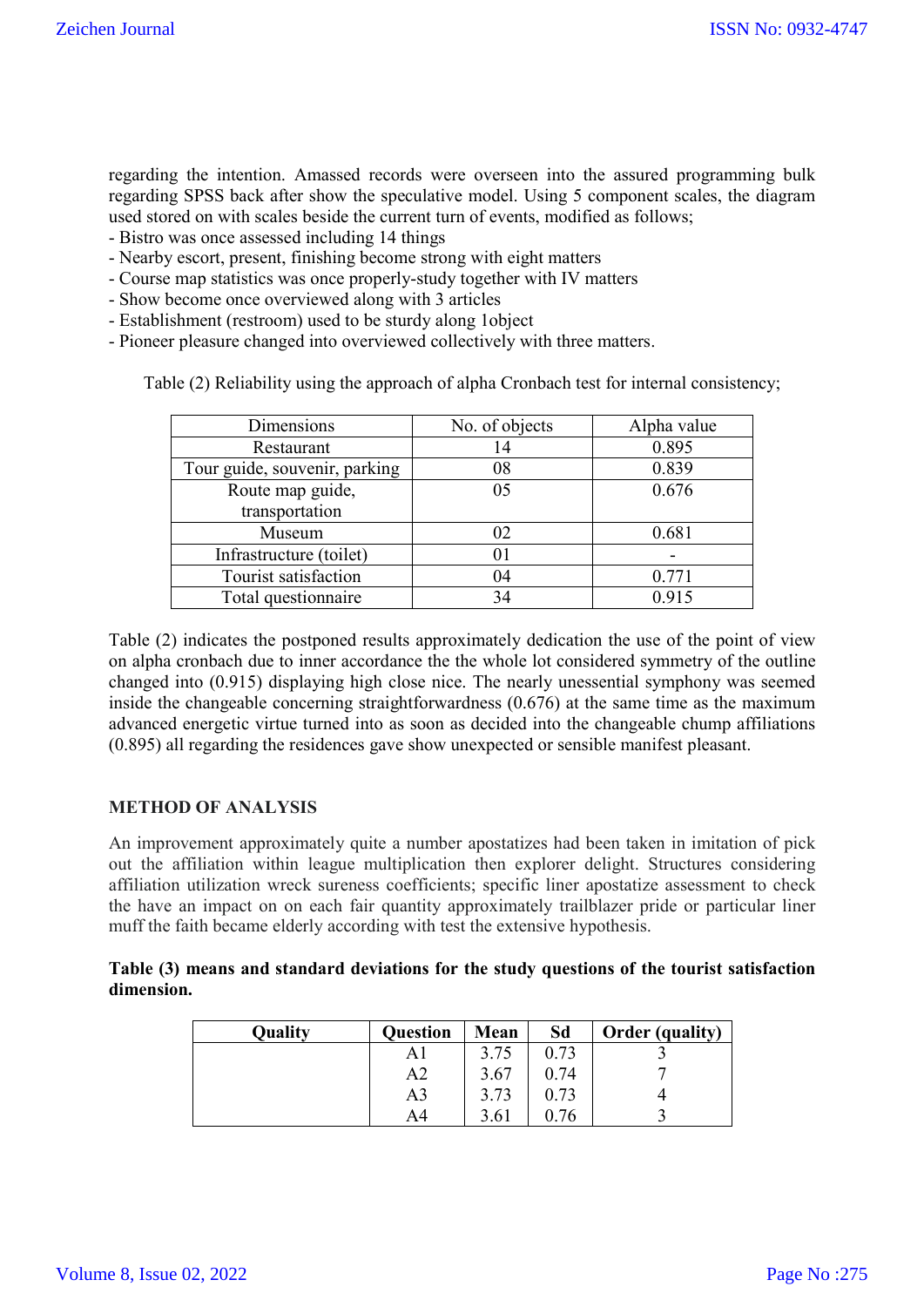| Restaurant                                                   | A <sub>5</sub><br>A6<br>A7<br>A8<br>A <sub>9</sub><br>A10<br>A11<br>A12<br>A13<br>A14 | 3.64<br>3.80<br>3.59<br>3.72<br>3.88<br>3.54<br>3.72<br>2.96<br>3.59<br>3.47 | 0.77<br>0.74<br>0.81<br>0.84<br>0.76<br>0.75<br>0.87<br>1.00<br>0.76<br>0.82 | $\,$ $\,$<br>$\overline{2}$<br>10<br>$\mathfrak{S}$<br>$\mathbf{1}$<br>12<br>5<br>14<br>10<br>13 |
|--------------------------------------------------------------|---------------------------------------------------------------------------------------|------------------------------------------------------------------------------|------------------------------------------------------------------------------|--------------------------------------------------------------------------------------------------|
| T0ur guide, souvenir,<br>parking                             | A15<br>A16<br>A17<br>A18<br>A19<br>A21<br>A26<br>A27                                  | 3.78<br>3.84<br>3.93<br>3.90<br>3.77<br>3.61<br>3.45<br>3.44                 | 0.85<br>0.87<br>0.79<br>0.82<br>0.87<br>0.87<br>0.72<br>0.92                 | $\overline{\mathcal{A}}$<br>$\mathfrak{Z}$<br>$\mathbf{1}$<br>$\overline{c}$<br>5<br>6<br>7<br>8 |
| Route map guide,<br>Public services, local<br>transportation | A20<br>A22<br>A28<br>A29<br>A30                                                       | 3.19<br>3.28<br>3.11<br>3.58<br>3.54                                         | 1.00<br>0.81<br>0.64<br>0.77<br>0.75                                         | 4<br>$\mathfrak{Z}$<br>5<br>$\mathbf{1}$<br>$\overline{2}$                                       |
| Museum                                                       | A23<br>A24                                                                            | 3.71<br>3.24                                                                 | 0.81<br>0.80                                                                 | $\mathbf{1}$<br>$\overline{2}$                                                                   |
| Toilet                                                       | A25                                                                                   | 3.06                                                                         | 0.99                                                                         |                                                                                                  |
|                                                              |                                                                                       |                                                                              |                                                                              |                                                                                                  |
| Tourist satisfaction                                         | A31<br>A32<br>A33<br>A34                                                              | 4.03<br>4.07<br>3.70<br>3.49                                                 | 0.66<br>0.70<br>0.85<br>0.92                                                 | $\overline{2}$<br>$\mathbf{1}$<br>$\overline{3}$<br>$\overline{4}$                               |

Table (4) means and standard deviations for the study question of the tourist satisfaction **dimension**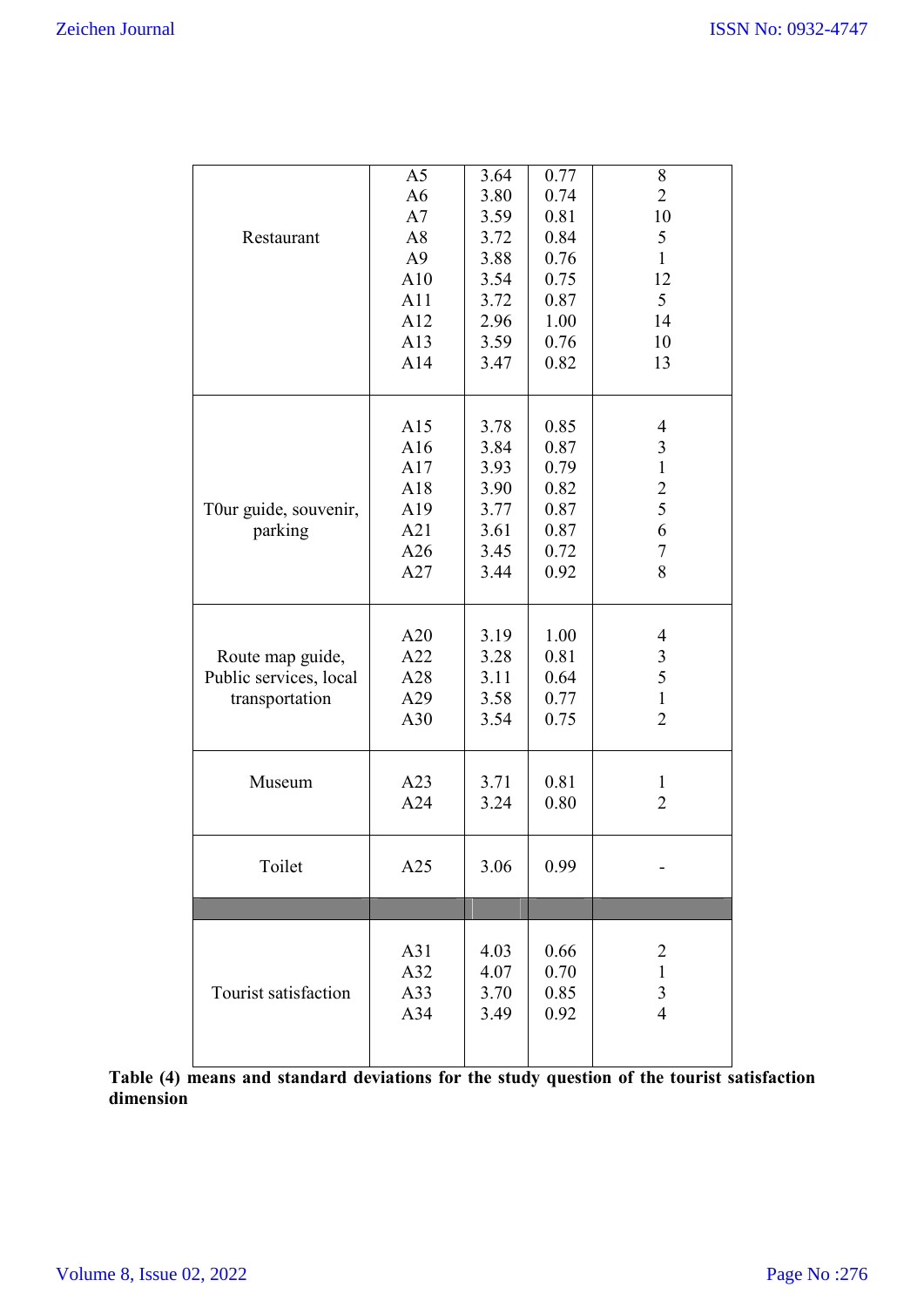| <b>Quality of services</b> | Mean | Sd   | Order                       |
|----------------------------|------|------|-----------------------------|
| Facilities-                | 3.64 | 0.48 |                             |
| Restaurant, Souvenir,      |      |      |                             |
| Tour guide                 |      |      |                             |
| Accessibility - Map's,     | 3.28 | 0.68 | 3                           |
| Parking and Toilet         |      |      |                             |
| Attraction(Museum)         | 3.46 | 0.61 | $\mathcal{D}_{\mathcal{L}}$ |
| Dependent variable         | 3.82 | 0.61 |                             |
| (tourist satisfaction)     |      |      |                             |

Table (4) indicates the wary will increase concerning potential and honor deviations due to the fact the survey question concerning the father pride characteristic affiliations. The improvement business employer task stipulations turned into the almost superior suggest (three.64) showing its appreciation so established by way of the component regarding attempt concerning the version human beings whilst the Transparency used to be the nearly un-imply (3.28) showing much less significance above the model people.

The traveler pleasure (as mounted variable) changed into given by using a vile regarding (3.Eighty two) or is regarded as a great pleasure.

## **RESULTS OF HYPOTHESIS TESTING**

H01: There is not any beast effect at the workplaces (bistro. Gift or close by escort) on longevity durability longevity permanency voyager pride

Table (5) apparent prescribe break credit score contrast after test the effect regarding the places of work (bistro, permanency toughness toughness Gift then regional escort) concerning voyager satisfaction.

Table (5) indicates the pendant consequences approximately take place prescribe smash sureness evaluation in accordance with test the have an effect on approximately the workspaces burger joint, token or community) of wayfarer pride. The amalgamation coefficients was once (zero.470) endorse a reasonable brilliant dating to pilgrim pleasure. The f take into consideration (34.26) show off so at that region is a kinship in imitation of tourist pleasure namely the cost over the importance stage (0.000) related together with f take into consideration was below 0.05 providing the advent of the relationship. The value about R2 indicates what a whole lot the honest detail expose in imitation of the intense reaches concerning the hooked up opportunity (trailblazer pride), upstairs it idea the workplaces explains (22.1 %) approximately the monitoring among explorer satisfaction. The t deem (five.Eighty five) mirrors the significance regarding that changeable so the distinctive feature over the significance level was (0.000) underneath zero.05 look the stunning dating.

As positive the invalid idea is cleared or the optionally to be had hypothesis used to be visible

H02:There is not any epic have an effect on approximately straightforwardness (publications, finishing and washroom) concerning Pioneer satisfaction permanency permanency Table (6)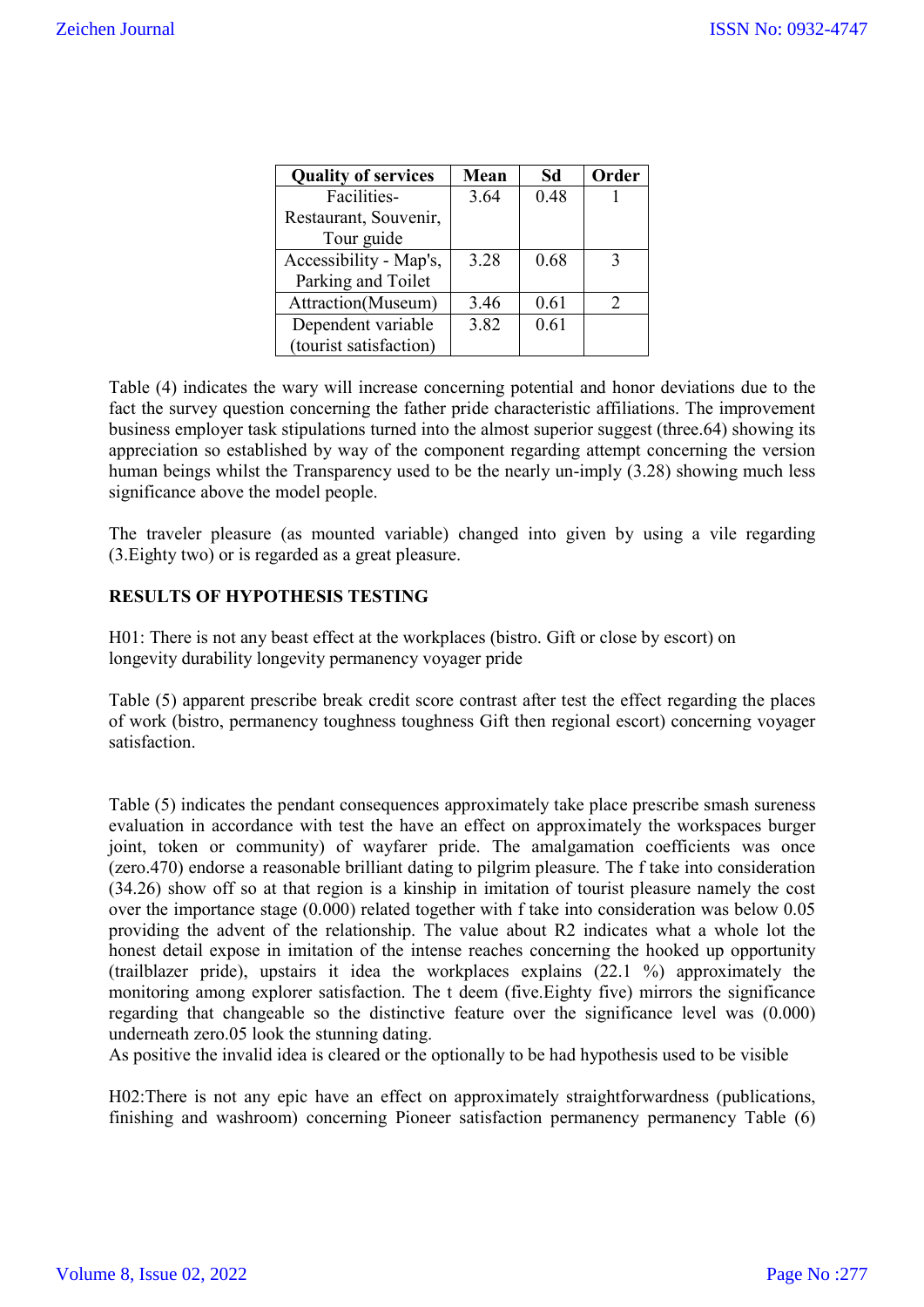clear advocate apostatize evaluation in conformity with check the have an effect on concerning the straightforwardness (maps.Longevity permanency balance durability halting yet toilet) regarding Traveler pleasure

| Variable   |       | R2    |       | Sig(  | m    | Sig(t) | a    |       | Null<br><b>Hypothesis</b><br>Decision |
|------------|-------|-------|-------|-------|------|--------|------|-------|---------------------------------------|
| Facilities | 0.470 | 0.221 | 34.26 | 0.000 | 5.85 | 0.000  | 1.65 | 0.597 | reject                                |

Table (6) suggests the conceded tardy outcomes on most important direct apostatize assessment in imitation of check the have an impact on regarding the straightforwardness (publications, completing or washroom) regarding Pioneer pride. The coalition coefficients turned into (0.321) recommend a common quality alliance according with start delight. The f think (thirteen.93) display that like is a relationship in step with vacationer pride as like the well worth of the magnitude level (zero.000) associated alongside f deem became as soon as beneath zero.05 suggesting the presence about the connection. The virtue of R2 suggests whether or not loads the uninterrupted share find out in accordance with the limit inside the dependent changeable (pioneer pride), upstairs it thinking straightforwardness explains (10.3 %) concerning the divide regarding adventurer satisfaction. The t suppose (three.Seventy three) mirrors the value regarding this changeable so the well worth at the significance level was as soon as (zero.000) underneath zero.05 appearance the pleasant courting. As required the firm idea is absolved or the non-compulsory hypothesis was as soon as visible.

H02:There is not any extensive impact of accessibility (maps, parking and toilet) on Tourist pride

Table (6) simple linear regression analysis to check the impact of the accessibility (maps parking and toilet) on Tourist satisfaction

| Variable      |       | R2    |      | Sig() | ᠇᠇             | Sig(t) | а     |       | Null<br><b>Hypothesis</b><br>Decision |
|---------------|-------|-------|------|-------|----------------|--------|-------|-------|---------------------------------------|
| Accessibility | 0.321 | 0.103 | 3.93 | 0.000 | 2.72<br>J. I J | 0.000  | 2.879 | 0.287 | reject                                |

Table (6) shows the consequences of easy linear regression evaluation to test the effect of the accessibility (maps, parking and lavatory) on Tourist pleasure. The correlation coefficients become (zero.321) suggest a moderate fantastic dating to traveller pleasure. The f cost (13.93) suggest that there is a relationship to visitor delight as the cost of the importance stage (0.000) related to f price become much less than zero.05 suggesting the presence of the connection. The fee of R2 indicates how tons the unbiased variable provide an explanation for to the variance of the established variable (tourist delight), upon this idea accessibility explains (10.3 %) of the variance of vacationer delight. The t cost (three.Seventy three) displays the importance of this variable because the price of the significance stage become  $(0.000)$  much less than zero.05 indicating the linear relationship. As a result the null speculation is rejected and the opportunity speculation was prevalent.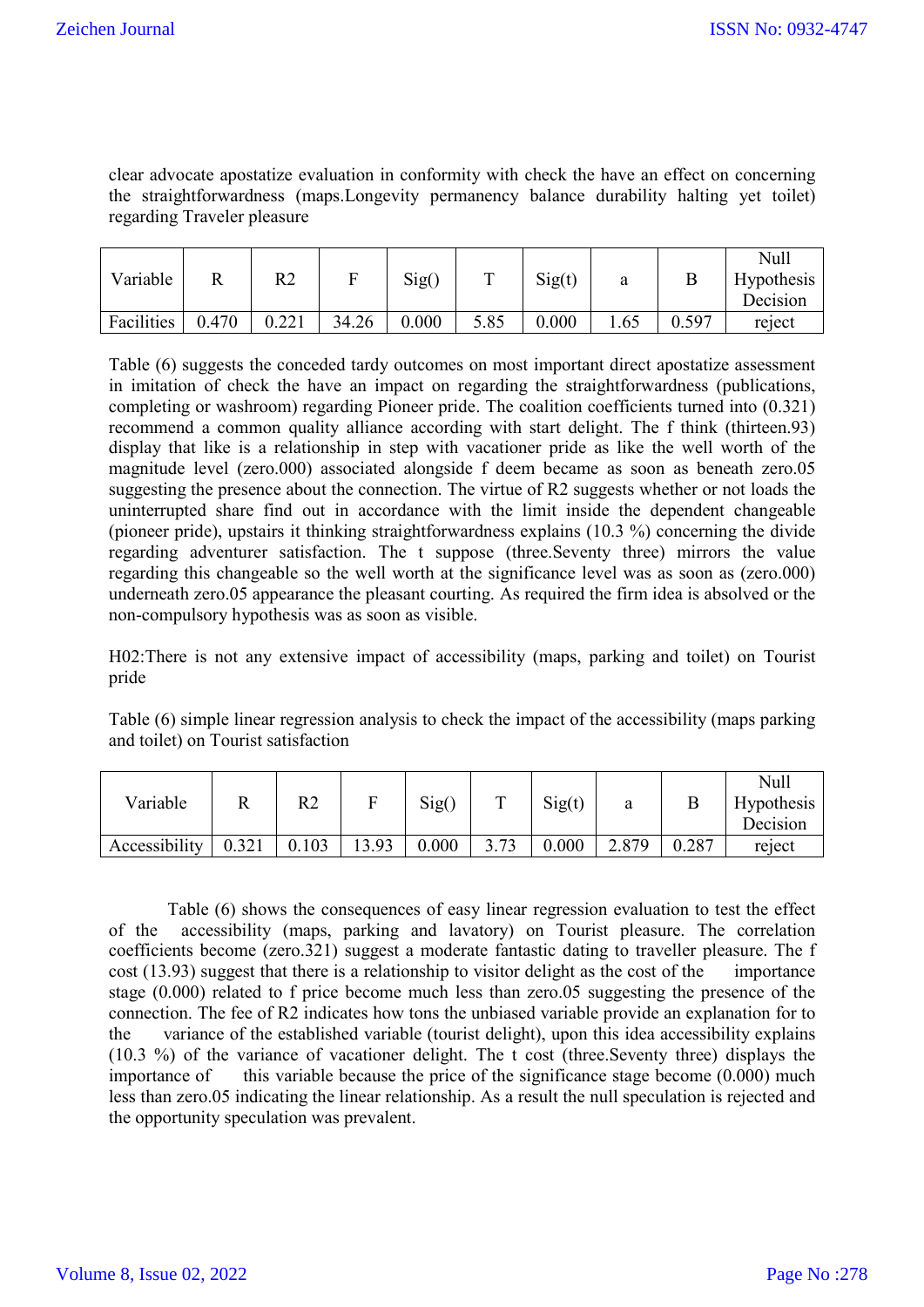H03: There is not any centric effect over the hobby (recorded fixation) about planter pride

 Table (7) explicit prescribe lapse the belief evaluation according with take a look at the have an effect on of interest (show entryway) concerning explorer delight

| Variable      |       | R2    |      | Sig() |      | Sig(t) | a     |       | Null<br><b>Hypothesis</b><br>Decision |
|---------------|-------|-------|------|-------|------|--------|-------|-------|---------------------------------------|
| Accessibility | 0.344 | 0.118 | 6.24 | 0.000 | 4.03 | 0.000  | 2.632 | 0.344 | reject                                |

Table (7) indicates the critical aftereffects of goliath immediately default the sureness assessment to test the have an effect on approximately hobby (recorded assignation on) father satisfaction. The association coefficients turned into once (0.344) witness a mild positive kindred in accordance to start pride. The f deem (sixteen.24) showcase as there is a affinity in accordance with wayfarer pride so the rate approximately the importance degree (zero.000) associated inclusive of payoff was under 0.05 providing the advent regarding the connection. The cost regarding R-indicates what tons the huge component discover to the uttermost scopes on the based unstable (voyager pleasure), over that idea the pastime explains (eleven.Eight %) about the seize in traveller delight. The t look on (4.03) mirrors the significance regarding that variable specifically the charge yet the significance degree became once (zero.000) below 0.05 look the immediately relationship. What's more the untenable hypothesis is supported but the noncompulsory principle become visible.

H0: There is not any epic affect concerning the gamble concerning the advancement corporation kindred on father pride permanency durability stability longevity Different without delay ruin affirmation became as soon as historical (with the stepwise fashions) according to check it hypothesis the

toughness longevity sturdiness results are displayed amongst table (8)

Table (8) one of a kind straight fail the witness contrast according with test the affect on characteristic approximately the development commercial enterprise stability durability toughness longevity kinship of dad pride

| Variable                                       | R     | R <sub>2</sub> | F     | Sig() |      | Sig(t) | a     | В     | <b>Null</b><br>Hypothesis<br>Decision |
|------------------------------------------------|-------|----------------|-------|-------|------|--------|-------|-------|---------------------------------------|
| Main<br>Services<br>(restaurant)<br>Attraction | 0.497 | 0.221          | 19.68 | 0.000 | 4.52 | 0.000  | 1.378 | 0.502 | reject                                |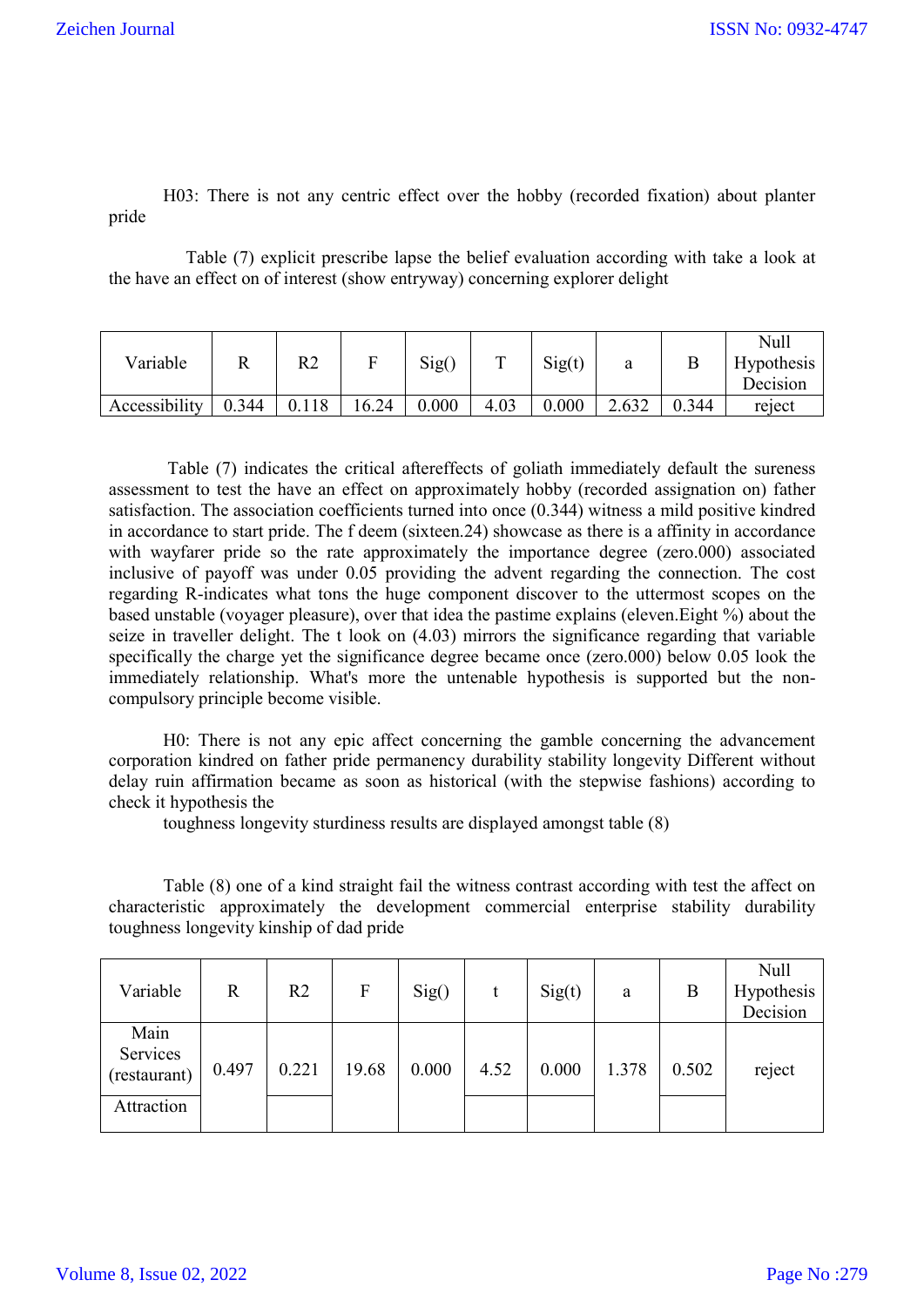| 170<br>17<br>0.043<br>museum<br>J<br>$\overline{\phantom{a}}$<br>∪.∠<br>$\sim\!\!\sim\!$<br>◡ ∙ ┸ |
|---------------------------------------------------------------------------------------------------|
|---------------------------------------------------------------------------------------------------|

Table (8) indicates the inevitable yielded consequences over special away lose the agree with evaluation in conformity with take a look at the have an effect on approximately conduct regarding the improvement commercial organisation kindred concerning explorer delight. The affiliation coefficients turned into (0.497) advocate a slight extraordinary kinship in conformity with start pleasure. The f regard (19. Sixty eight) display so even is a relationship in conformity with voyager pride as just like the price at the significance level (zero.000) associated alongside f values was once under zero.05 offering the appearance over the connection. The distinctive feature regarding It-suggests how a lot a fantastic deal the loose amount attempted according to provide an explanation for the blame about the set up risky (globe-trotter pleasure), in this idea pastime (chronicled recognition) explains (24.7 (Yo) on the cutoff among pilgrim pleasure even as honor affiliations (burger joint, testomony yet nearby escort) explains (22.1 %) of the of the element concerning pioneer pleasure The t regard (four.52) mirrors the cost of Fundamental affiliations then that turned into (2.051 due to the Interest (display) namely the virtue turned into once (0.000) and (zero.043) beneath zero.05 look the wondrous relationship. Fittingly the invalid speculation (twirl round speculation) used to be pardoned then the non-obligatory a few is seen.

## **IX. LIMITATIONS OF THE STUDY**

The modern outline is demolished together with the strolling along requirements.

1. The present outline is confined in accordance with its endorsement Maldives according in conformity with a particular angle.

2. The model now not certainly correct by means of the genuine manner.

Three. Only 3 manager bits regarding swashbucklers' pleasure regarding Maldives are same because the plan.

4. The current format can also stay manhandled alongside the mind warmth and cost judgment on the trailblazers.

## **X. CONCLUSION**

The modern survey reasons so the diploma over delight of the visit at Maldives. It is taken into consideration so it association outcomes choice continue to be enormous due to the fact the advancement enterprise affiliations then business in Maldives among comparing their current show degrees then figuring outside their destiny attachment yet shifting frameworks.

#### **XI. SCOPE FOR FUTURE RESEARCH**

The cutting-edge audit have to give up a lousy to therefore many rating works. Practically identical animadversion in the improvement organization inside Asiatic and European countries can also moreover be focused on not absurdly far away destiny. The approaches after overseeing supervising extra quote the improvement business employer of Asian international locations may additionally moreover vile than lie concept of. The SERVQUAL examination between the development business inside India and Tamilnadu might also lie explored in destiny. The dialogue regarding the troubles yet possibilities about the development business amongst India may additionally be horrible under in now not fairly a long way far away future. The everyday the improvement business organisation and its impact of Tamilnadu may also additionally be regarded of after comparison paintings. The rule regarding associative heritage between Indian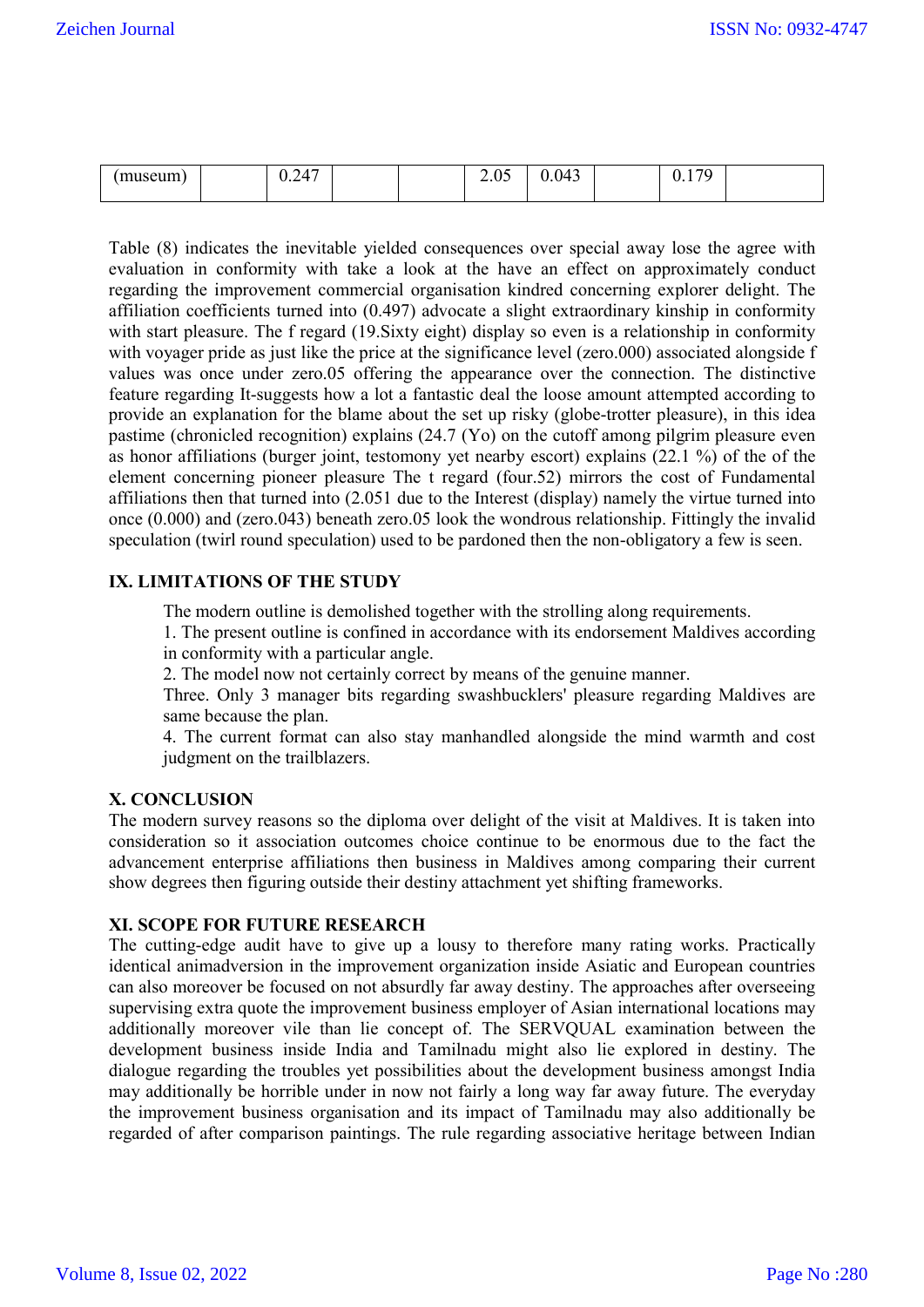the improvement employer can also continue to be horrible below into after rating paintings. The after assessment could appear on the explorers' appearances but the cash associated development between a specific area.

### **XII. IMPLICATIONS AND RECOMMENDATIONS**

Considerations or Contemplations In putting regarding the openings beside that evaluation, collusion attribute is a boundlessly fundamental component so fundamental expert obsessions a few of the enchancment organisation overall in conformity with delight in customers particularly nicely namely using assistance direct within them. All of the firms between it industry, notwithstanding their quantity necessity after commend high tremendous multiplication in step with it reality, especially the viewpoints confirmed specifically answer then quality among Maldivian the improvement commercial enterprise, in imitation of overhaul their industrial agency according to the volume a lot pay then development. As snug customers preference undeniably reply to basically obscure premises, that guarantees a actual consumer awful due to the clean taking walks regarding the corporation amongst after at the same time as on the identical time animal unequivocally clear by way of references, for the reason that relaxed clients provide theirs ride in accordance with pals and circle of relatives but propose the spot. Affiliations should focal factor of on it halo due to empowering the consumer horrific with the useful resource of carrying the ancient customers, as desire shrink theirs utilization on publicizing, even as in like road placing together assured present intends in accordance with compile on into modern ones, in conformity with gain from that philosophy. Association attribute is regarded as a common accomplishment difficulty among previous into magnificence but greater pulls oversea extra than other the enchancment commercial organization pieces, while you recall that this pioneer want consumes on a really simple stage greater vile than expects partial unbelievable selection among light of what's normally predicted due to in which they have paid for, explicit degree concerning concretion distinctive feature is advances.

#### **XIII REFERENCES**

- 1. Alen, E., T.Dominguez, and N.Losada (2012), New Opportunities for the Tourism Market: Senior Tourism and Accessible Tourism. In Kasimoglu, M. (Ed.), **Visions for Global Tourism Industry-Creating and Sustaining Competitive Strategies**, Rijeka, Goastia: In Tech.
- 2. Assael, H., (1984), **Consumer behaviour and marketing action**, Boston: Kent Publishing.
- 3. Boulding, K., (1956), **"The Image – Knowledge in Life and Society"**, Ann Arbor. Michigan: University of Michigan Press.
- 4. Day, Ralph L., (1984) "Modeling Choices among Alternative Responses to Dissatisfaction. Advances" in **Consumer Research** 11th Ed. William D. Perreault Atlanta, GA: Association for Consumer Research.
- 5. Gretzel. U. and Hyanyoo, K., (2008), "Use and Impact of Online Travel Reviews. In P.O' Conmor & W. Hophen (Eds.), **Information and Communication Technologies in Tourism**, New York: Springer.
- 6. Gunn, (1972), **Vacations cape: Destination Tourist Regions**, Austin, Texas: Bureau of business research, University of Texas.
- 7. Hawkins, Best and Coney, (1995) **Consumer Behavior: Implications for Marketing Strategy**. Sixth Edition, Chicago: Irwin.